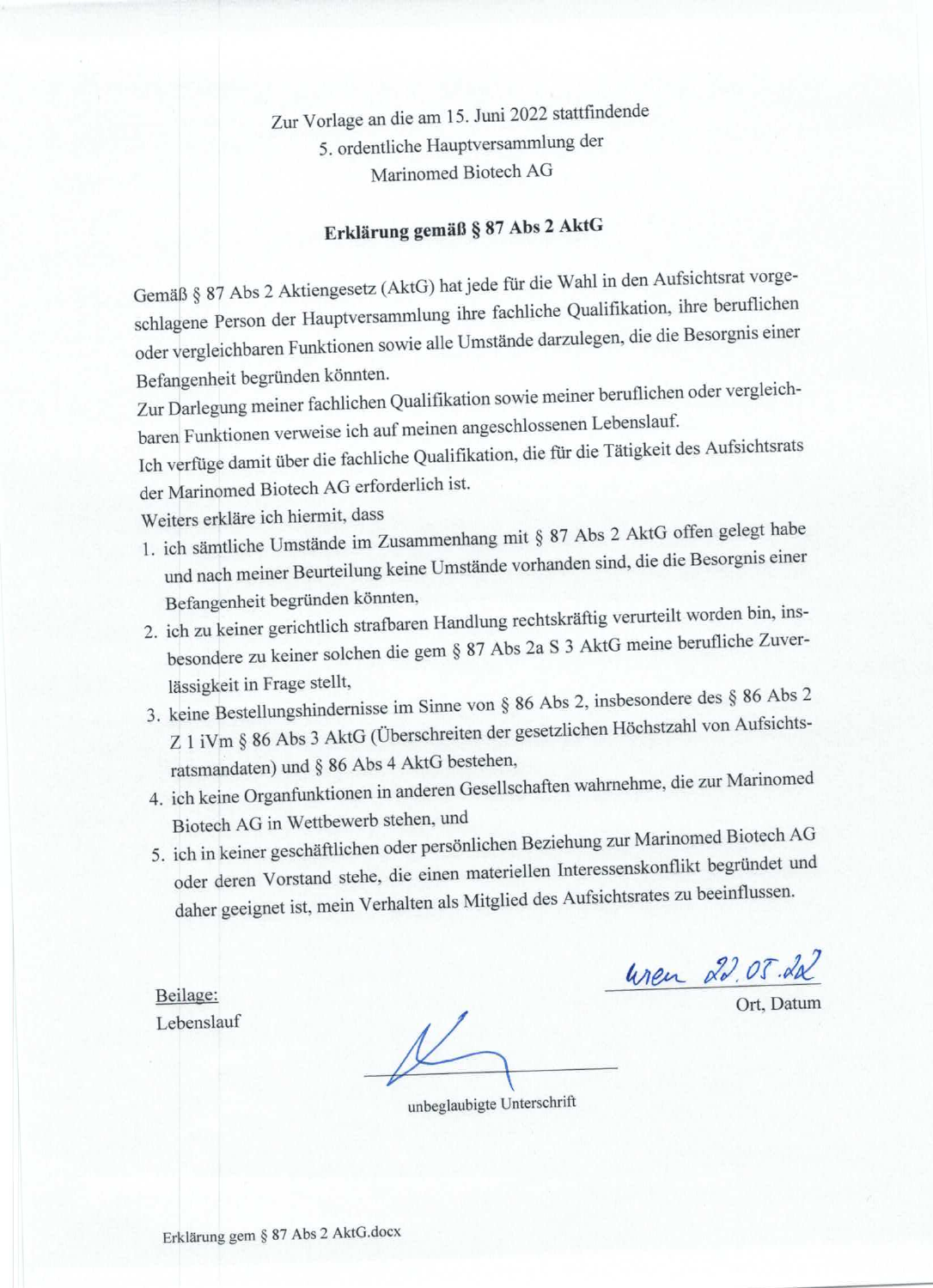

## **Personal**

Nachreihengasse 8/9, A-1170 Wien/ +436767652457 / elisabeth@lackner.us

## **Summary**

Entrepreneur and experienced well- networked pharmaceutical and biotechnology executive with 20+ years of experience combining growth, business strategy & innovation, marketing, business development and international expansion, regulatory and operations in life science with full P&L responsibility (10+ years CEO).

Engaging leader, strategist with the focus on creating value, entrepreneurial mind-set, results – driven, high integrity, cultural agility combined with extensive experience in leading multicultural teams.

Member of boards. Respected consultant and speaker in the industry.

## **Professional Experience**

| 02.2020- Present | Member of Supervisory / Advisory Boards (PE and Life science)                                                                                                                                                    |
|------------------|------------------------------------------------------------------------------------------------------------------------------------------------------------------------------------------------------------------|
| 08.2021- Present | <b>Managing Director Vineta (Family Office)</b> Vienna                                                                                                                                                           |
|                  | Managing Director and Founder Xellient (Consultancy Arm of Vineta)<br>Vineta is a family office with focus on long term investments in Life<br>science                                                           |
|                  | Responsible for planning the investment process in Life<br>$\bullet$<br>science / Healthcare / Medtech; Work closely with (portfolio)<br>companies on a board level as well as operational level                 |
|                  | Life science / Healthcare / Medtech; Strategy consulting;<br>$\bullet$<br>Business development consulting; Operational consulting                                                                                |
| 09.2020- Present | <b>General Manger of Trade D&amp;A Pharma Paris / Vienna (part-time)</b><br>D&A Pharma is a French pharmaceutical company specialized in the<br>development of innovative and patented treatments of addictions. |

Planning and implementing operational and growth strategy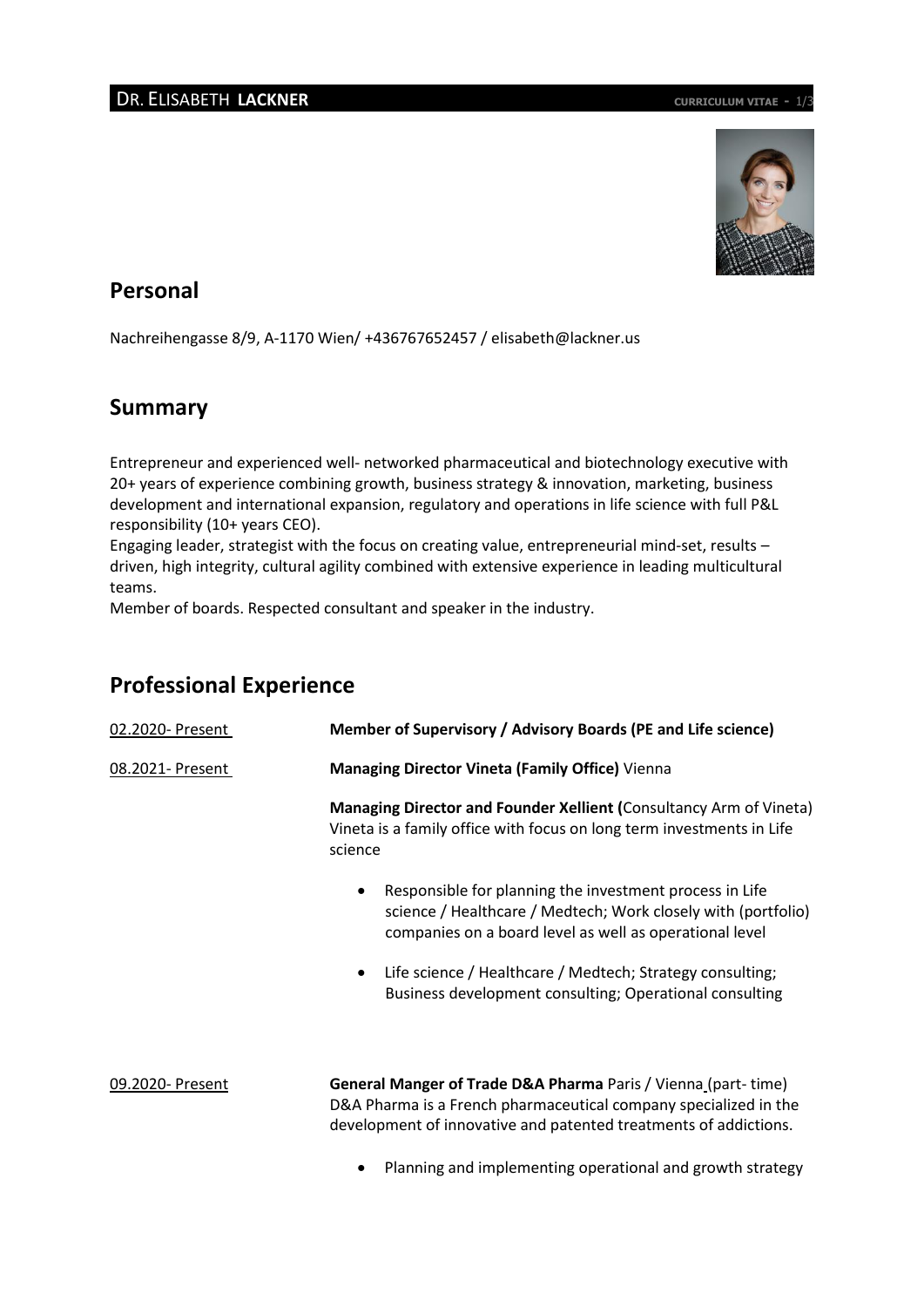| 06.2016-07.2021 | CEO GBA Group Pharma / Munich / Vienna/ Saarbrucken / Neu -<br>Ulm / Kiel<br><b>Qualified Person</b><br>Co- managing director GBA / Hamburg<br>GBA is laboratory and service provider with core competencies in<br>environmental, food and pharmaceutical services.                                                                                                                                                                                                                                                                                                                                                                                                                                                                                                                                                                                                                                                                                                                                                                                                                   |
|-----------------|---------------------------------------------------------------------------------------------------------------------------------------------------------------------------------------------------------------------------------------------------------------------------------------------------------------------------------------------------------------------------------------------------------------------------------------------------------------------------------------------------------------------------------------------------------------------------------------------------------------------------------------------------------------------------------------------------------------------------------------------------------------------------------------------------------------------------------------------------------------------------------------------------------------------------------------------------------------------------------------------------------------------------------------------------------------------------------------|
|                 | P&L responsibility ( Pharma division 50 mEUR sales p.a; 450<br>٠<br>employees; GBA 140mEUR sales p.a. 1200 employees)<br>Set up of new GBA Group Pharma Division that led to a 400 %<br>$\bullet$<br>growth in 4 years<br>Restructured and relocated existing laboratory sites that led<br>$\bullet$<br>to a significant growth in sales and EBIT<br>Developed and implemented a global strategy for GBA<br>$\bullet$<br>Group Pharma<br>Led the M&A strategy, Due Diligences process and<br>٠<br>integration<br>Set up of global functions, site functions, reporting structures<br>including finance, operations, quality, IT, logistics and<br>business development as well as marketing<br>Created and implemented the organization's vision, mission<br>٠<br>and overall direction<br>Responsible for set up, maintenance and growth of<br>٠<br>international business development, business relations and<br>international cooperation's in US, Europe and Asia Pacific<br>region<br>Represented the organization globally<br>$\bullet$<br>Direct report into board and PE<br>٠ |
| 02.2010-07.2021 | <b>CEO ABF Pharmaceutical Services GmbH</b><br><b>Qualified Person</b>                                                                                                                                                                                                                                                                                                                                                                                                                                                                                                                                                                                                                                                                                                                                                                                                                                                                                                                                                                                                                |
|                 | ABF is an international CMO (Contract Manufacturing Organisation)<br>for clinical trial supply                                                                                                                                                                                                                                                                                                                                                                                                                                                                                                                                                                                                                                                                                                                                                                                                                                                                                                                                                                                        |
|                 | P&L responsibility (10 mEUR sales p.a; 30 employees)<br>$\bullet$<br>Developed and implemented the overall international<br>$\bullet$<br>growth strategy that led to a 600 % growth in 6 years.                                                                                                                                                                                                                                                                                                                                                                                                                                                                                                                                                                                                                                                                                                                                                                                                                                                                                       |

- Created and implemented the organization'[s vision,](http://humanresources.about.com/od/glossaryv/g/Vision.htm) [mission,](http://humanresources.about.com/od/glossarym/g/Mission.htm) and overall direction.
- Represented the organization globally. Implemented and maintained very successful business development
- Qualified Person for EU Batch Releases fulfilling the requirements specified in article 13.3 and undertaking the duties outlined in Annex 13.
- Successfully sold ABF to GBA 2016. Prepared , conducted and closed entire M&A process